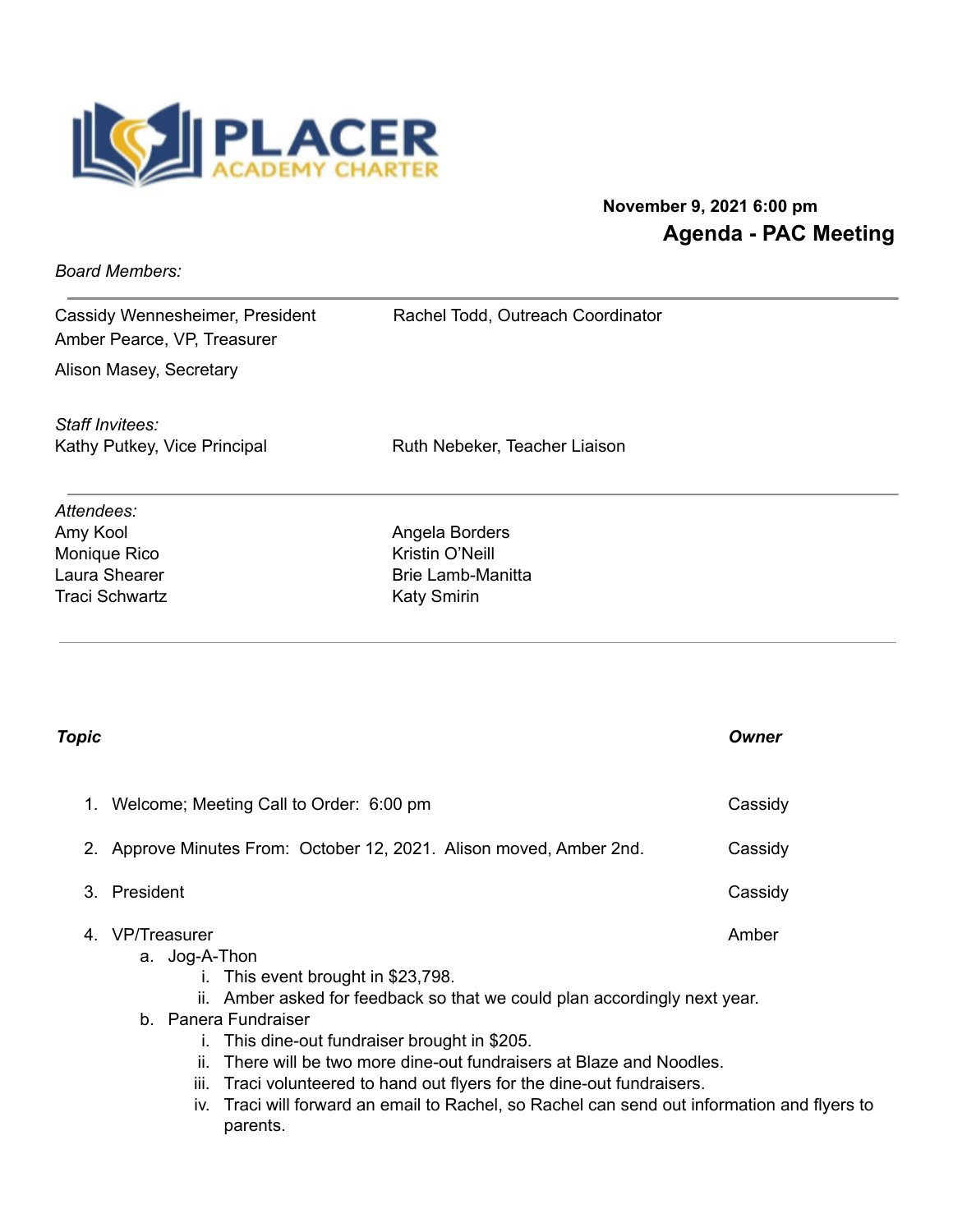- v. It was suggested that classrooms can be rewarded by having the most families who dined out for the fundraiser. We will think about more ways to incentivize families to participate in dine-out nights.
- vi. Traci volunteered to make a list of new restaurants to try out for future fundraisers.
- vii. It was suggested to try a dine-out dessert fundraiser such as cookies, ice cream, etc.
- c. SCRIP
	- i. This fundraiser brought in \$406.
	- ii. There were 8 orders total.
	- iii. Rachel suggested an additional SCRIP order for December since parents have been asking for that for their holiday shopping.
	- iv. The gift cards could be delivered on 12/13.
	- v. SCRIP orders will be due on 12/10.
- d. Spirit Wear
	- i. Traci will work with Tiana on getting the shirts printed as well as researching vendors and pricing.
	- ii. Amber will get in touch with Tiana as well.
- e. See's Candy
	- i. A discussion happened as to whether or not there should be a See's Candy fundraiser because of the many fundraisers that have happened so far. It might be overwhelming to some families.
	- ii. It was decided that we would go forward with See's Candy because many families were counting on it and expect more fundraisers to occur around the holidays.
	- iii. When communicating with families about the See's Candy fundraiser, we will acknowledge that there have been many fundraisers happening. Despite this, we still wanted to keep See's Candy an option for parents who enjoy the tradition. Furthermore, we will thank them for their participation so far, which has far exceeded last year.
	- iv. Amy Kool will put together packets for teachers to hand out to students, as well as create an email for Rachel to send out.
	- v. Room Parents can also help with reminders to parents after Thanksgiving break.
	- vi. The orders will be due on 12/2 instead of 12/3.
- f. Mandarin Sales
	- i. A plan to coordinate mandarin deliveries is in process and helpers are needed.
	- ii. Small mandarin orders can go home with the students in their backpacks.
	- iii. A table could be set up at pick-up time.
	- iv. Mandarin deliveries will not work at pick-up on November 17th because the school will be having an inspection.
	- v. Kristin will speak to Kathy and Rachel about organizing a time for parents to pick up mandarin orders.
	- vi. Briana suggested that parents could pick up orders from 4pm-5pm or 1pm-2pm on Fridays. Everyone agreed that this would be easier, especially for large orders.
	- vii. We will remember to include instructions about parents choosing "RANCH PICKUP" so that the orders come to the school and shipping costs can be avoided.
- 5. Secretary **Alison**

- 6. Outreach Coordinator **Rachell** State Assembly and Coordinator Rachell Rachell Rachell Rachell Rachell Rachell
	- a. Room Parents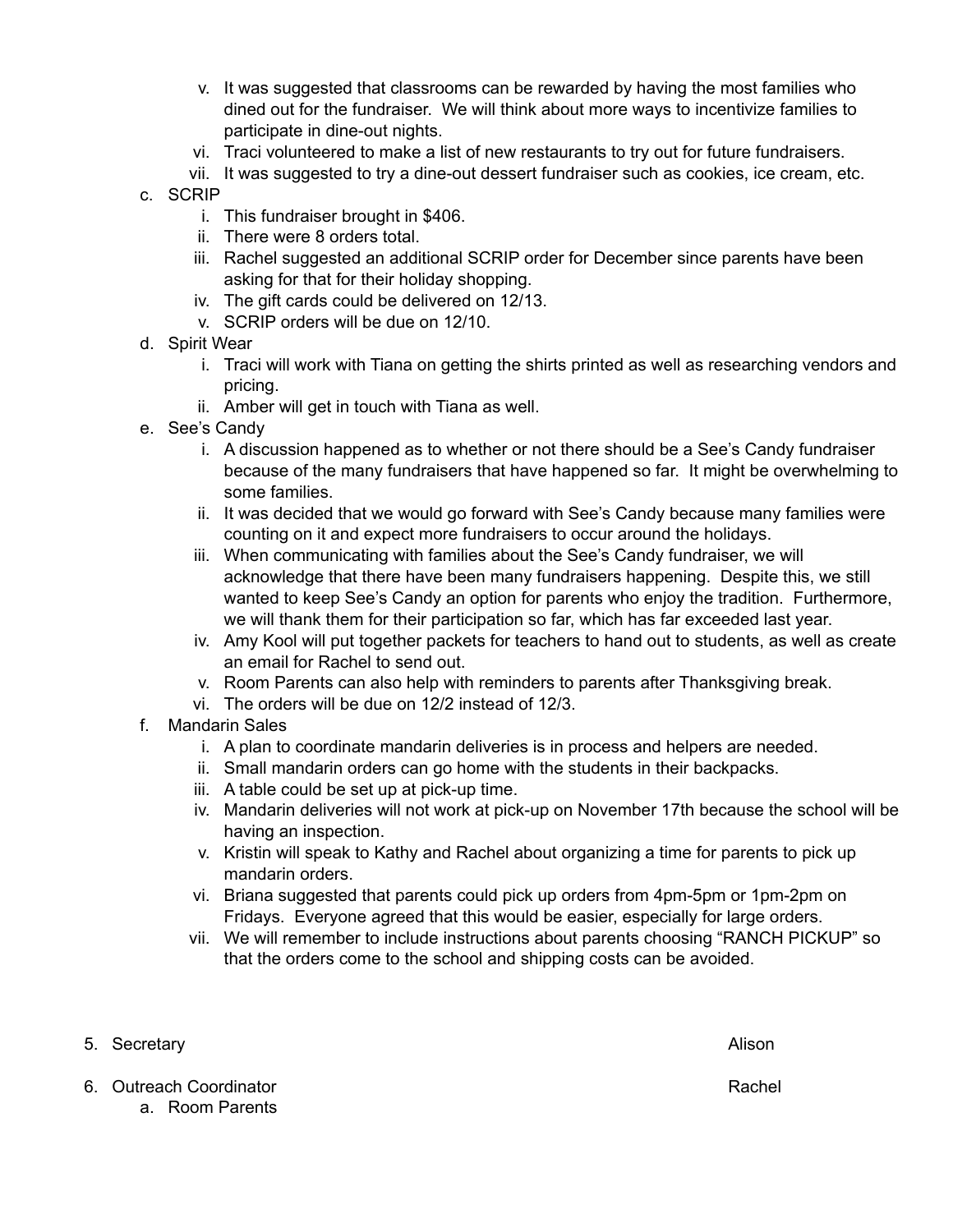- i. Room Parents can help with communicating important information to parents via email and/or text.
- ii. Rachel observed that the students are very goal driven and like to have fun competitions with each other. For example, bringing in the most cans for a doughnut party or which class had the most people participate in a dine-out night fundraiser. Room Parents can help encourage this sort of fun participation.
- iii. The Room Parent binders were sent out and can now be accessed virtually.
- iv. The Room Parents can create group emails for their classroom parents who wish to participate. This will also help Rachel and the teachers with sending out information about volunteer opportunities, school events and important information.
- v. A suggestion was made for Room Parents to send out end of the year surveys to see how parents felt about the fundraisers, communication and school events.
- vi. Room Parents can create a text thread or a Facebook page for their classroom.
- vii. Rachel noted that parents respond better to emails and other communication that is classroom specific. There is always more response when encouraged by the teachers.
- 7. Old Business
- 8. New Business-open for comments or ideas
	- a. New Purchases
		- i. Jill requested that the PTO make two purchases.
		- ii. The first purchase would be for two large tents.
		- iii. This would provide more space for the students to have during lunch, more outside breaks for the students and provide shelter during rainy day pick-ups.
		- iv. The tents could be used for art class as well.
		- v. This would cost \$1400.
		- vi. The second purchase would be for 50 new chromebooks in the amount of \$6500.
		- vii. The 5th 8th grade students are in need of new computers. Some computers were damaged last year. The new computers would be better able to support new technology. It would also be helpful for students in the same class to have the same computers. This way, the students are using the same programs and following the same instructions. It is more efficient to streamline everything.
		- viii. In the future, we could research companies that will match donations to help the school purchase computers.
		- ix. Rachel did an abundance of research and found the best deal for this purchase.
		- x. There is money left over from last year that can be used for these purchases as well.
		- xi. Amber made a motion to approve the purchases. Rachel 2nd. Proposal approved with unanimous vote.
	- b. Purchase Suggestion
		- i. Laura Shearer suggested that some sort of upright storage be purchased for Krsita, so she does not have to haul her supplies back and forth for every art class. Amber is going to discuss this with Krista and review the budget.
	- c. Thankful Luncheon
		- i. PTO will sponsor a lunch for the staff on November 19th.
		- ii. Monique and Michelle will plan accordingly with Amber concerning the budget and will reach out to Kathy about the specific details.
	- d. PTO Spring Election
		- i. Amber suggested an election to bring on new PTO members to be held in the Spring.
		- ii. The positions of VP and Treasurer will need to be filled for next year.